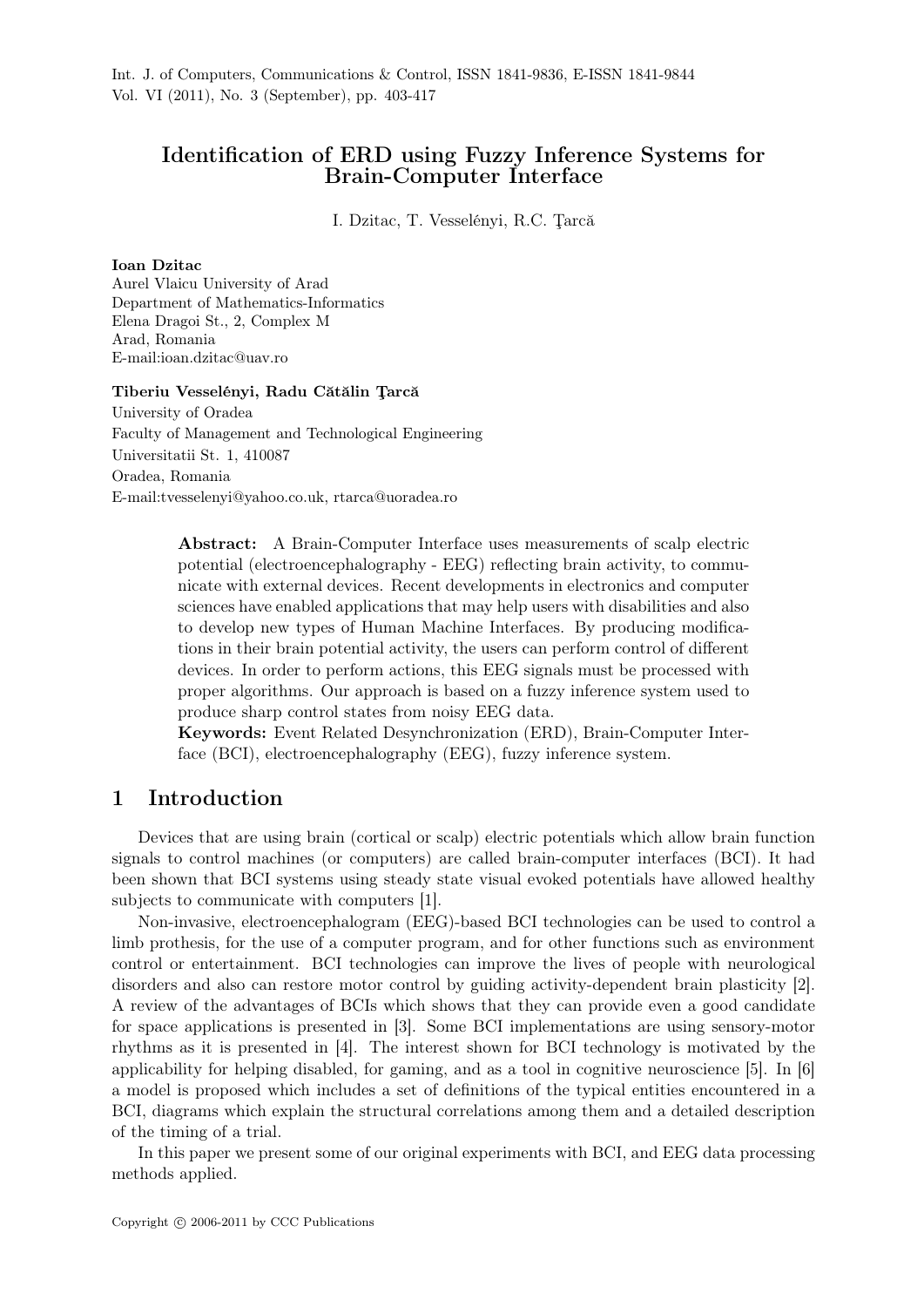## 2 BCI applications

Important application for BCIs can be found in the medical field. A good example for this is presented in [7] where BCI methodology based on self-regulation of slow-cortical potentials of the EEG is used. This kind of two choice task is called "brain-switch" [8], but there are other applications in which multiple choices are employed.

Another important application of BCI is represented by cognitive experiments during which the researchers try to better understand some sequences of brain functions. In [9] for example the researchers use information derived from previous EEG recordings to inform the analysis of functional magnetic resonance imaging (fMRI) data collected for the same behavioral task.

Robotics and environment control applications are also emerging in the studies of this area. For example in [10] a study was made in order to determine the most discriminative features for a BCI system based on statistically significant differences between two energy density maps calculated from EEG signals during two different motor tasks. In [11] it is shown that simple rehabilitation tasks can be performed and household robotic devices can be easily controlled by means of BCI technology. Robotic arms, which have been controlled by means of cortical invasive interfaces in animal studies, could be the next frontier for noninvasive BCI applications. A review of current robotic technologies that are relevant to BCI is presented in [12]. As it can be seen from the references in this field, employment of prothesis and rehabilitation is a largely studied area in the field of BCI applications [13], [14], [15]. Several other applications of BCI are designed for entertainment, gamming and learning to concentrate or to achieve a certain desired mental state.

# 3 Considerations on EEG signals and signal processing methods used in BCI

Most of the BCI devices developed by now are based on the electric potentials of scalp known as EEG, which is noninvasive opposing to those based on cortical potentials where the electrodes are in direct contact with the cortex (electrocorticography - ECoG). A special method is using EEG signals combined with an appropriate model of volume conduction and of neuro-electrical sources (high-resolution electroencephalography) [16].

In order to intentionally generate the electrical potentials of the brain two kinds of tasks are widely used which are also correlated with different regions of the brain: the sensory-motor (or sometimes motor imagery) tasks and those tasks which imply some kind of processing called mental or cognitive-related tasks (i.e. simple syntactic analysis of words). The sensory-motor tasks are by far mostly used because their direct implication in limb movement [17], [4], [18]. Examples of mental or cognitive-related task studies are given in [19] and [20].

In sensory-motor tasks an often used method is to employ Event-related desynchronization (ERD) which is a reduction in EEG signal amplitude in a specific frequency band (8 - 12 Hz) as a result of a particular event. When a subject is making a hand movement, or even just imagine it, a reduction in sensory-motor signal amplitude can be observed in certain parts of the scalp. In order to use this in a BCI application the proper components of the signal must be found. The signals measured by sensors, particularly those used in noninvasive techniques, are known to be very noisy due to a series of potentials generated by other biological or artificial sources than brain potentials. One of the major challenges of BCI devices is to filter out the unwanted components of the signals. Here both hardware and software solutions are to be applied. The other major task is to uniquely recognize a specific pattern in the useful component of the signals which is meant to trigger a specific command. The number of sensors placed in specific areas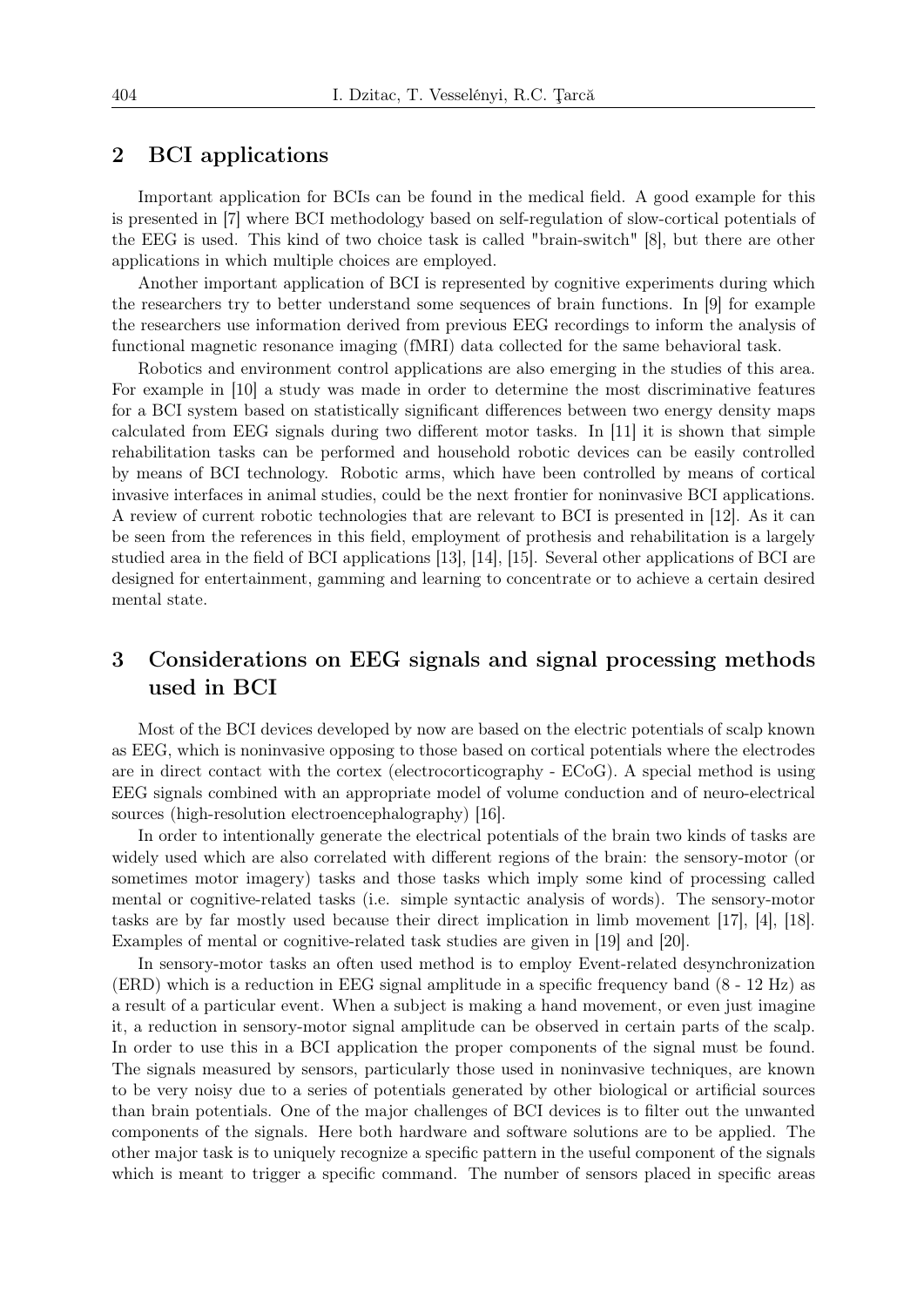of the scalp can vary from 1 to 36 which are read in on different channels of the device. Each of these channels can be filtered separately to monitor a specific, larger or narrower, frequency domain.

Researchers applied a wide range of techniques to filter, preprocess and analyze signals and to produce decisions.

*Statistical Approach*. In [21] the researchers studied spike sorting by introducing a mathematical model consisting of three Gaussian waveforms, which appropriately represents the general shapes of action potentials. Then they searched for the best-fit waveform for each noise-corrupted spike based on the model, using peak fitting method. The performance of the proposed method was assessed with synthesized neural recordings composed by spike templates and white Gaussian noise in various signal to noise ratio environments. Gaussian process (GP) classification to binary discrimination of motor imagery EEG data is described in [22]. A robust Bayesian linear regression algorithm is presented in [23] that automatically detects relevant features and excludes irrelevant ones, all in a computationally efficient manner.

*Spectral Methods*. In [24] the researchers investigated spectral power changes both in intracranial ECoG recordings in epilepsy patients and in non-invasive EEG recordings optimized for detecting high gamma band (a specific frequency domain in EEG signals) activity in healthy subjects. In order to characterize the non-Gaussian information contained within the EEG signals, a new feature extraction method based on "bispectrum" is proposed in [25] and applied to the classification of right and left motor imagery.

In [26] a novel method is presented for detecting frequency-frequency coupling between the electrical output of cortical areas as measured by ECoG, electroencephalography EEG and magnetoencephalography MEG, the biphase-locking value. The method is specifically sensitive to non-linear interactions, i.e. quadratic phase coupling across frequencies. This method was employed to study signals measured from pre-motor area, in the motor cortex.

*Wavelet Methods*. Wavelet transforms are applied in [27] to study motor imagery tasks. In this work the continuous wavelet transform (CWT) was applied together with Student's twosample t-statistics for 2D time-scale feature extraction, where features are extracted from EEG signals recorded from subjects performing left and right motor imagery. In [28] a novel method was proposed for the feature extraction of electroencephalogram (EEG) based on wavelet packet decomposition (WPD). In [29] the assessment of wavelet transform (WT) as a feature extraction method was used in representing the electrophysiological signals.

*Genetic Algorithms*. Positive potentials at a latency of about 300 ms in EEG (P300) are largely used to study brain functions. This pattern is used as sign of cognitive function in decision making processes. In [30] P300 detection approach based on some features and a statistical classifier was implemented. The optimal feature set was selected using a genetic algorithm from a primary feature set including some morphological, frequency and wavelet features and was used for the classification of the data.

*Artificial Neural Networks and Support Vector Machines*. In [31] the authors investigated if an artificial neural network-based model for closed-loop-controlled neural prostheses could use neuromuscular activation recorded from individuals with impaired spinal cord to predict their end-point gait parameters (such as stride length and step width). This ANN-based model allows a seamless incorporation of neuromuscular activity, detected from paralyzed individuals, to adaptively predict their altered gait patterns, which can be employed to provide closed-loop feedback information for neural prostheses. Support vector machine implementations are used in [32], [33], [34]. The results indicate that the proposed algorithms are promising for future use of rehabilitative BCI applications in neurologically impaired patients.

*Fuzzy logic*. In [35] a new method is introduced, which combines information from different classic time series similarity measures, using a fuzzy fusion framework. This method is accurate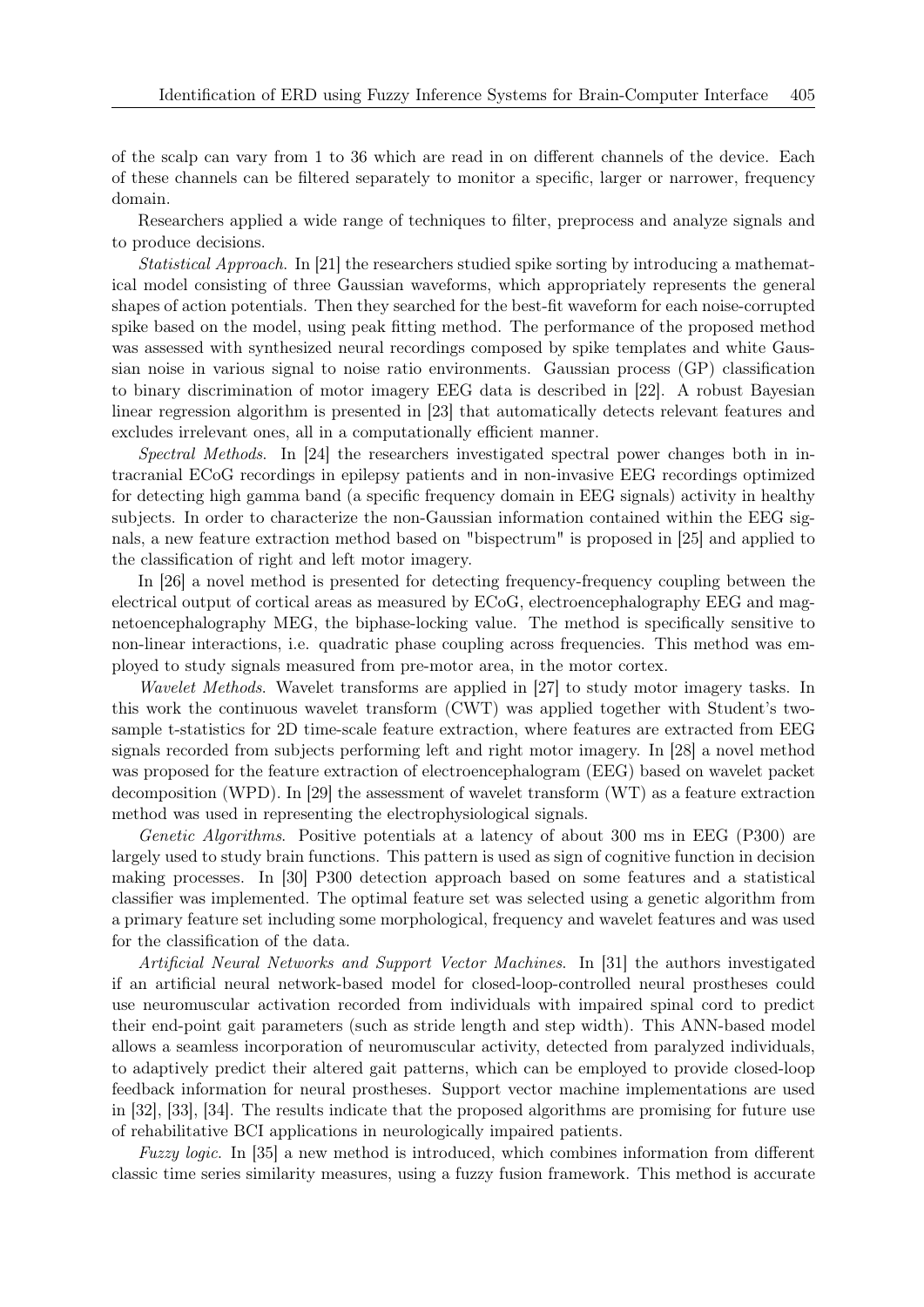and reliable in P300 detection. This framework is used to combine two computationally simple signal detection methods: "peak picking" and "template matching". Fusion takes place in the last step (decision-making step) by means of a fuzzy rule-base. In order to predict the gripping force from the EEG signals in [36] a methodology that uses subsequent signal processing methods is used: filtering, principal component analysis, and the phase-demodulation method. A fuzzy inference system is then used to predict the gripping force from the processed EEG data. Neuro-fuzzy methods are also to be considered as a highly efficient way to deal with uncertain information.

The paper [37] introduces a number of modifications to the learning algorithm of the selforganizing fuzzy neural network (SOFNN) to improve computational efficiency. An analysis of the SOFNN effectiveness when applied in an electroencephalogram (EEG)-based brain-computer interface (BCI) involving the neural-time-series-prediction-preprocessing (NTSPP) framework is also presented, where a sensitivity analysis of the SOFNN hyper-parameters was performed using EEG data recorded from three subjects during left/right-motor-imagery-based BCI experiments. The aim of this analysis was to eliminate the need to choose subject and signal specific parameters for EEG preprocessing. The results indicate that a general set of NTSPP parameters chosen provide the best results when tested in a BCI system.

A new brain-computer interface design using fuzzy ARTMAP (FA) neural network, as well as an application of the design is proposed in [38]. The objective of this BCI-FA design is to classify the best three of the five available mental tasks for each subject using spectral amplitude values of electroencephalogram (EEG) signals. The findings show that the average BCI-FA outputs gave very low error using the best triplets of mental tasks identified from the classification performances of FA. In [39] a subject-based feature extraction method using the fuzzy wavelet packet in brain-computer interfaces (BCIs) is presented. In [40] is presented a new method introduced in [34], which combines information from different classic time series similarity measures, using a simple fuzzy fusion framework. This method is accurate and reliable in P300 (a positive event-related component occurring 300ms after stimulus onset) detection. Fusion takes place in the decision-making step by means of a fuzzy rule-base. Compared to similar works on electroencephalogram-based (EEG-based) BCI datasets, in spite of being computationally simple, this new technique's performance is comparable to very complicated methods. In [41] an analyze of electroencephalogram (EEG) signals of imaginary left and right hand movements, an application of brain-computer interface (BCI) is presented. The researchers propose here to use an adaptive neuron- fuzzy inference system (ANFIS) as the classification algorithm. ANFIS has an advantage over many classification algorithms in that it provides a set of parameters and linguistic rules that can be useful in interpreting the relationship between extracted features. The continuous wavelet transform is used to extract highly representative features from selected scales.

## 4 Method and results

The 10-14 Hz frequency band of EEG signals is, among others, associated with those cortical areas that are most directly connected to the brain's normal motor output channels. Movement or preparation for movement is typically accompanied by a decrease of amplitude in this band over sensory - motor cortex. This decrease has been labeled "event-related desynchronization" or ERD [42]. Opposite to ERD, amplitude increase, or "event-related synchronization" (ERS) occurs in the post-movement period and with relaxation. Furthermore, and most relevant for BCI applications, ERD and ERS occur also with motor imagery (i.e., imagined movement) and they do not require actual movement.

In this research our goal is to analyze EEG signals by observing ERD and ERS characteristics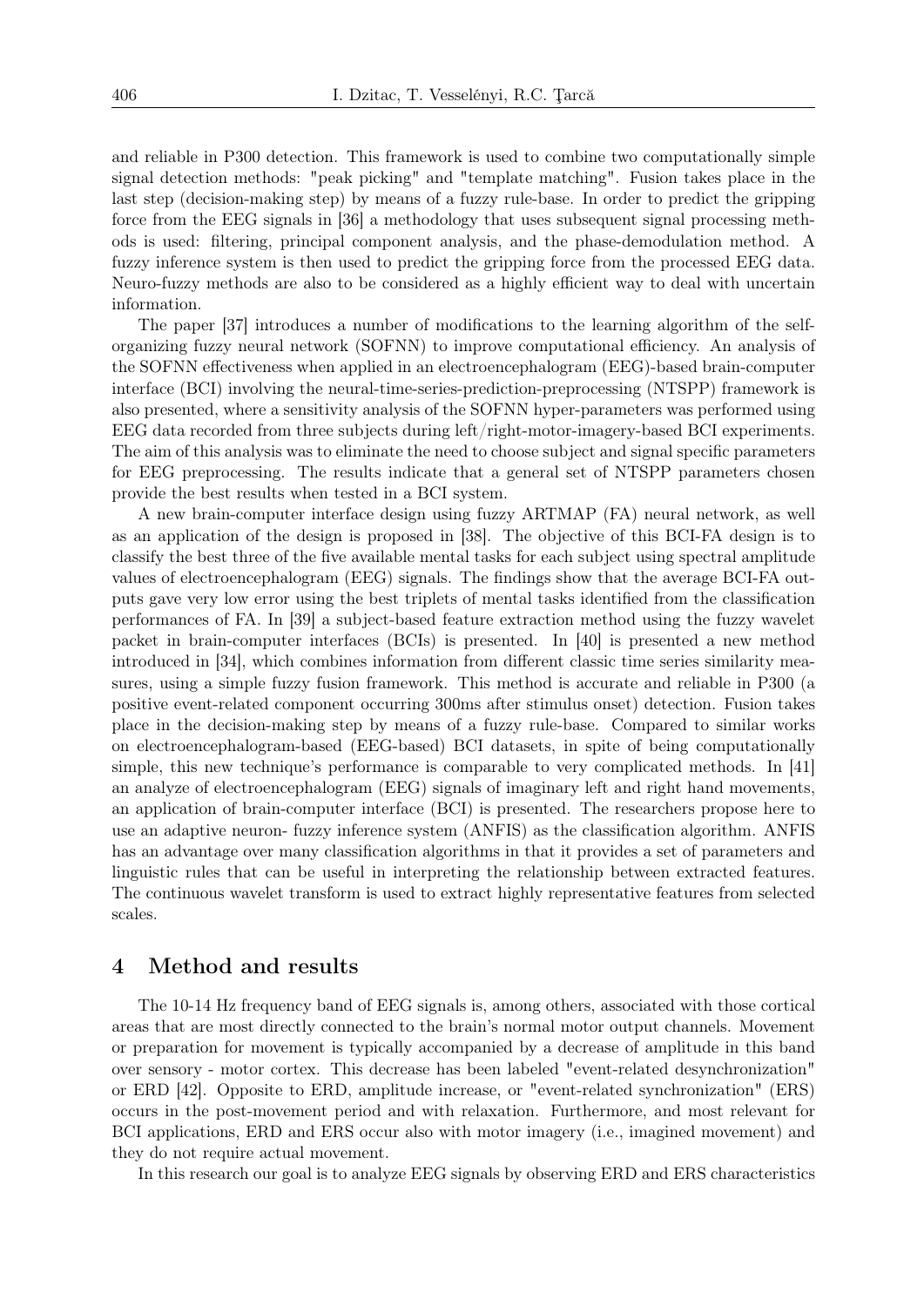and find a suitable algorithm to automatically detect these characteristics by using a fuzzy inference system. We consider that given the high noisiness of EEG signals a fuzzy or neurofuzzy approach would be desirable.

In our experiments subjects were asked to perform several hand movements at irregular times (with random intervals between two movements) during a session of 40 seconds. The hand movement consists of pushing a switch button. The subjects were also asked to concentrate on the action (hand movement) imagining it before. The EEG signals collected from a single electrode placed in C3 point on the scalp were registered. Electrode placement location is shown in figure 2. The switch on-off states were also registered using a separate acquisition device which is triggered to start data acquisition at the same time as the EEG signal acquisition, so the EEG signals and the switch on - off states data covers the same time period.



Figure 1: Theoretical EEG signals in 12 Hz frequency band. a) resting hand; b) moving hand (amplitude decrease - ERD).

A total of five healthy male adults (aged 25-48) participated in this study. None of the subjects had participated in the same experiments before and the subjects had a short basic training for the task. The subjects were informed about the nature and purpose of the experiments and consented to participate.

EEG signals were acquired using a BST112 8-channel amplifier from VEB MESSGERATEW-ERK ZVONIZ and for A/D conversion and transmission of data to a PC, a National Instruments NI-USB 6251 DAQ board had been used. The accuracy of the measuring system is of 1.5259*µ*V. The Ag-AgCl electrode was placed in the C3 point on the scalp, using a conductive gel. As voltage reference, the A1 point was used (figure 2) and the ground was located on the right leg. Data were sampled at a sample rate of 1000 Hz and were transmitted through the USB port to a PC for storage and processing. The data acquisition and processing programs were written in MATLAB language.

Every subject has made 3 training sessions to accommodate with the environment and the equipment and then 4 sessions of 40 seconds each were recorded.



Figure 2: Location of electrode on the scalp in point C3.

The diagram of a sample acquisitioned signal is given in figure 3. As it can be observed the signal is affected by low level noise resulting in a variable offset across it's whole length.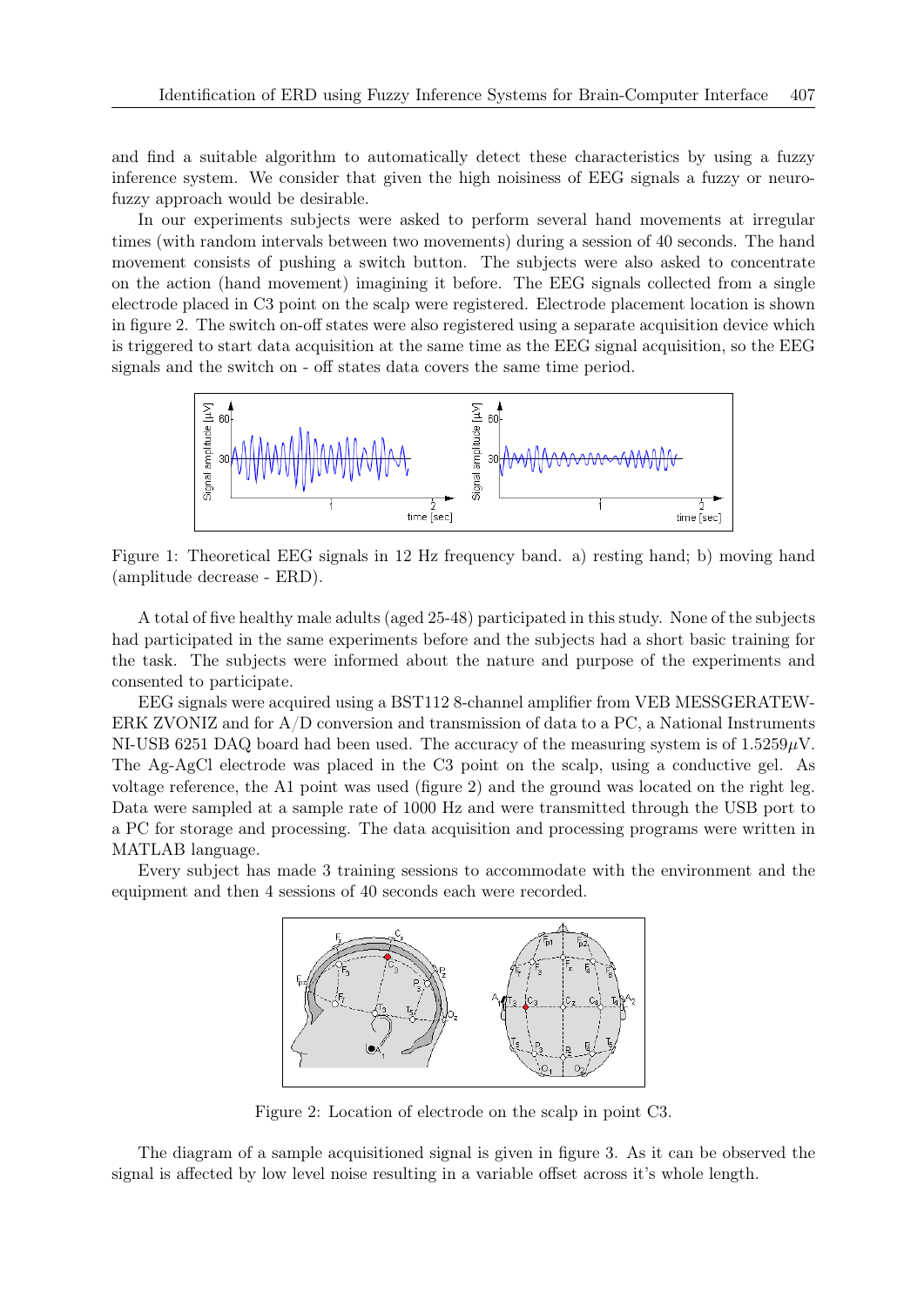

Figure 3: A sample of acquisitioned EEG signal.

This can be eliminated by using a running average filter which gives local average values which then are extracted from the original signal (sEEG1). If n is the length of the signal v (in samples) and m is the running average filter length given by the vector u, then the length of the average will be  $m+n-1$ . The running average w is given by convolution of the filter vector with the signal as it is shown in formulae 1:

$$
w(k) = \sum_{j} u(j) \cdot v(k - j + 1)
$$
\n(1)

where k is the index of the resulting signal w and j is the index of the filter u. In this case all values of u are equal to  $1/m$ . In this case we used  $m = 200$ , which for a sampling rate of 1 kS/sec will not generate errors for the studied frequency band (centered on 12 Hz).

The running average values are shown in figure 4 (red). According to the convolution theorem, that convolution of signal and the digital filter's impulse response is nearly the same as multiplying their Fourier transforms. This can be used to speed up the calculations if it can be shown that the results are accurate up to an acceptable limit.



Figure 4: Detail of the acquisitioned signal for a 1 second time span (black). Running average values of the signal (red).

After extraction of the running average the resulting signal (sEEG2), is free of low frequency noises as it can be seen in the diagram given in figure 5.

A further enhancement of the signal can be obtained by reducing the random peaks, employing a running average filter of the same form as before, but this time keeping the resulting average values. This has the effect of smoothing the signal without modifying the studied components.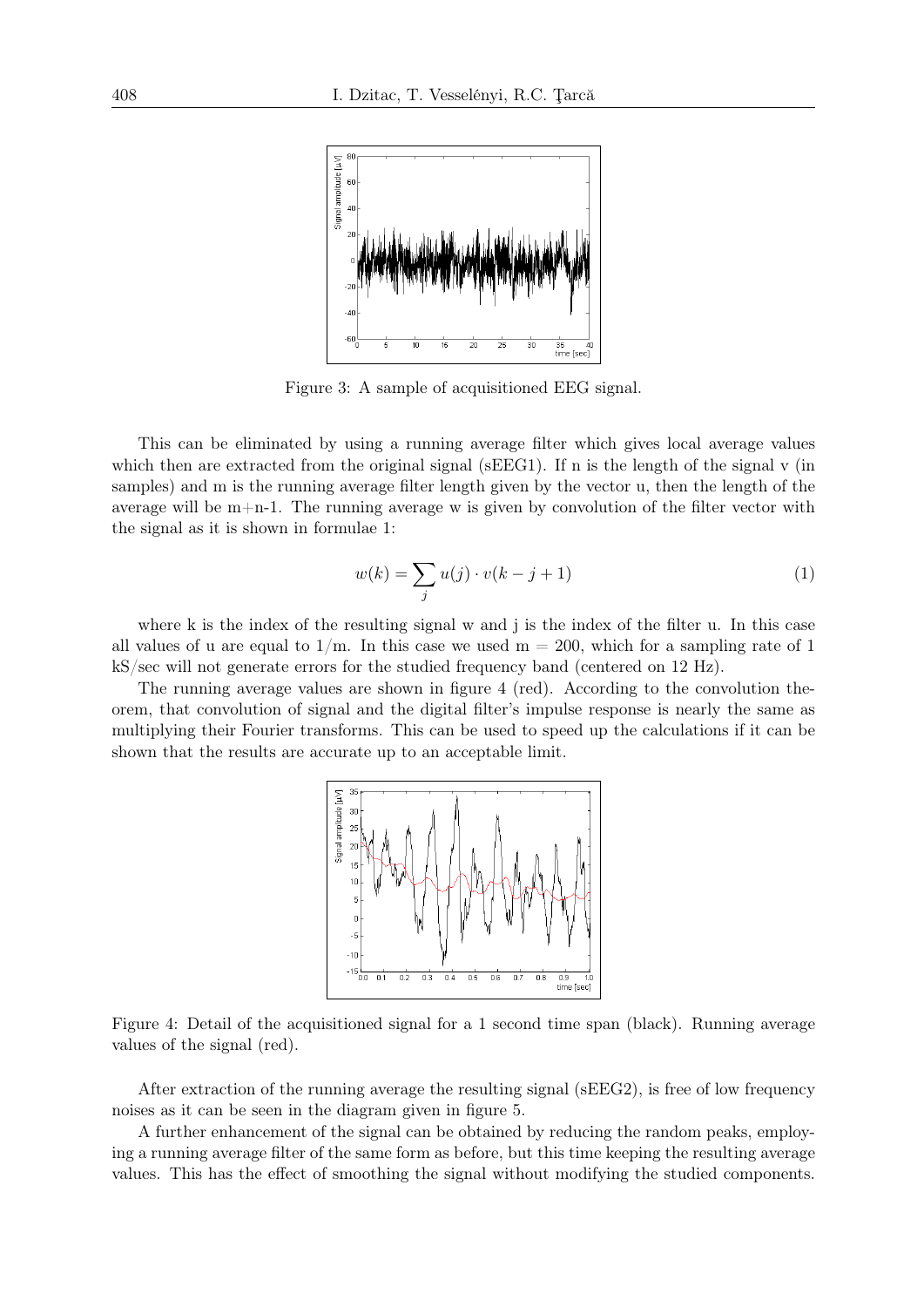

Figure 5: The signal given in figure 3, with running average values extracted.

This time we used  $m = 20$ . The resulting signal (sEEG3) is shown in detail for a time span of 1 second in figure 6. Studying this signal we can observe that the dominating frequency is around 12-14 Hz but still having some low frequency components.



Figure 6: Detail of processed signal given in figure 5, for a time span of 1 second.

In order to further analyze the signal we have to switch to frequency domain analysis because time domain diagrams can no longer be enhanced. In case of frequency domain analysis of acquisitioned digital signals spectral amplitudes are computed using the Fast Fourier Transform (FFT - which is a variant of the Fourier transform used in numeric computing). A FFT amplitude value is given by formulae 2:

$$
A(k) = \sum_{j=1}^{N} a(j)\omega_N^{(j-1)(k-1)}
$$
\n(2)

where:  $\omega_N = e^{\frac{(-2\pi \cdot i)}{N}}$ , N - number of samples; a(j) - amplitude of j- th sample in the signal.

In order to obtain the required spectrum we will use only the real part of the obtained FFT amplitudes  $(\text{real}(A(k)))$ .

As we want to analyze changes in the signal the FFT algorithm should be applied not on the entire length of the signal but with a suitably sized window which is moved step by step on the whole length of the signal. In our case we used a window of size  $NFFT = 256$ . The number of partitions is  $NP = integer(m/NFFT)$ . Some samples at the end of the signal will be lost but these can be only a quarter of a second which in our case is reasonable (given a 40 seconds long signal).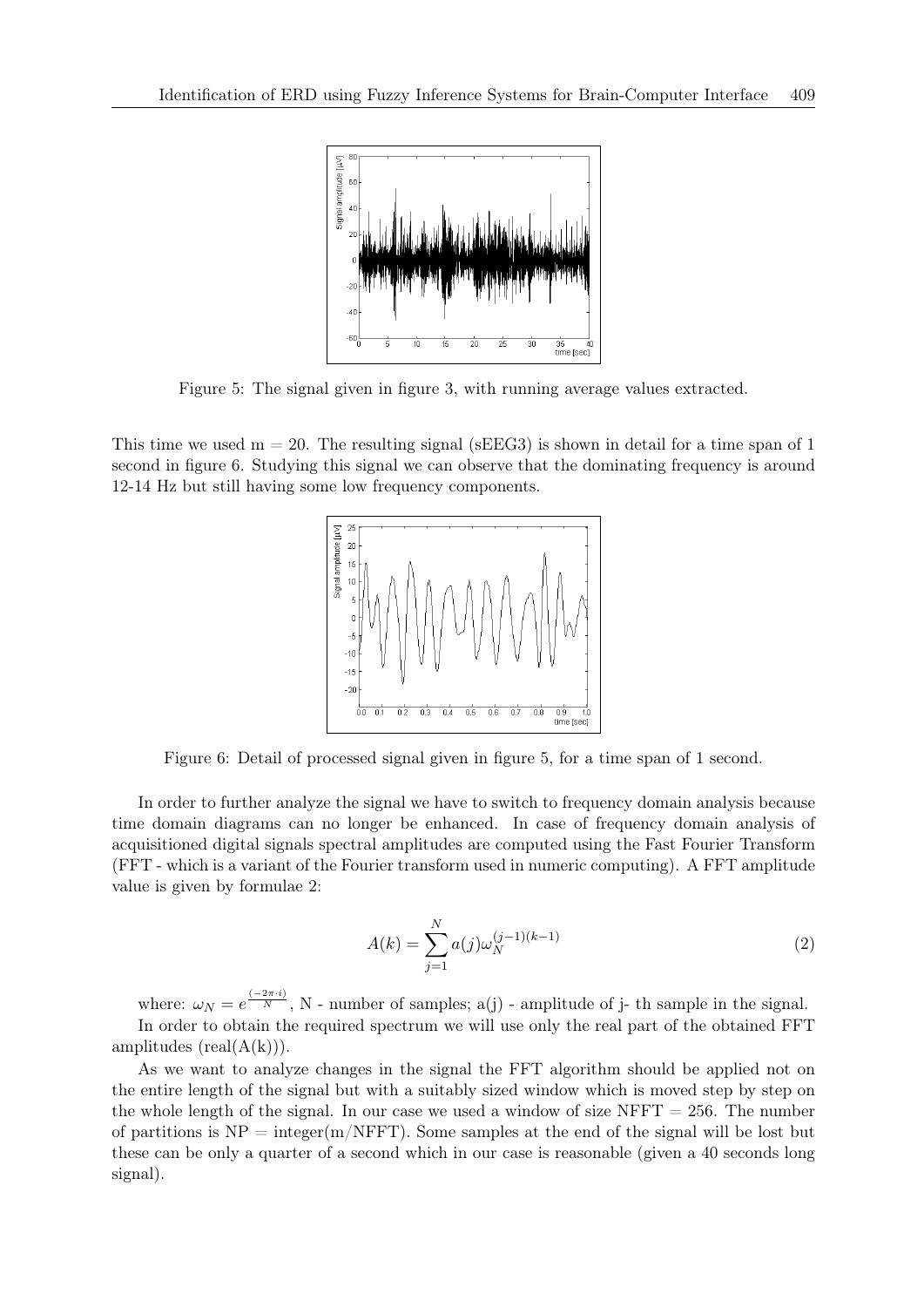Representing the result we will obtain a diagram of FFT amplitudes as a function of time and frequency as it is shown in figure 7. The results had been interpolated using a cubic spline interpolation method in order to smooth the borders between partitions.



Figure 7: Time frequency diagram of the processed signal. The frequency band centered on 12 Hz is clearly observable.

If we select a slice of this diagram at a specific moment in time we ca obtain the spectra of the signal. Such spectra are given in figures 8 (resting hand) and 9 (moving hand).



Figure 8: FFT amplitudes of the EEG signal for resting hand.



Figure 9: FFT amplitudes of the EEG signal for moving hand.

If we represent a slice of the time-frequency diagram for a specific frequency we will obtain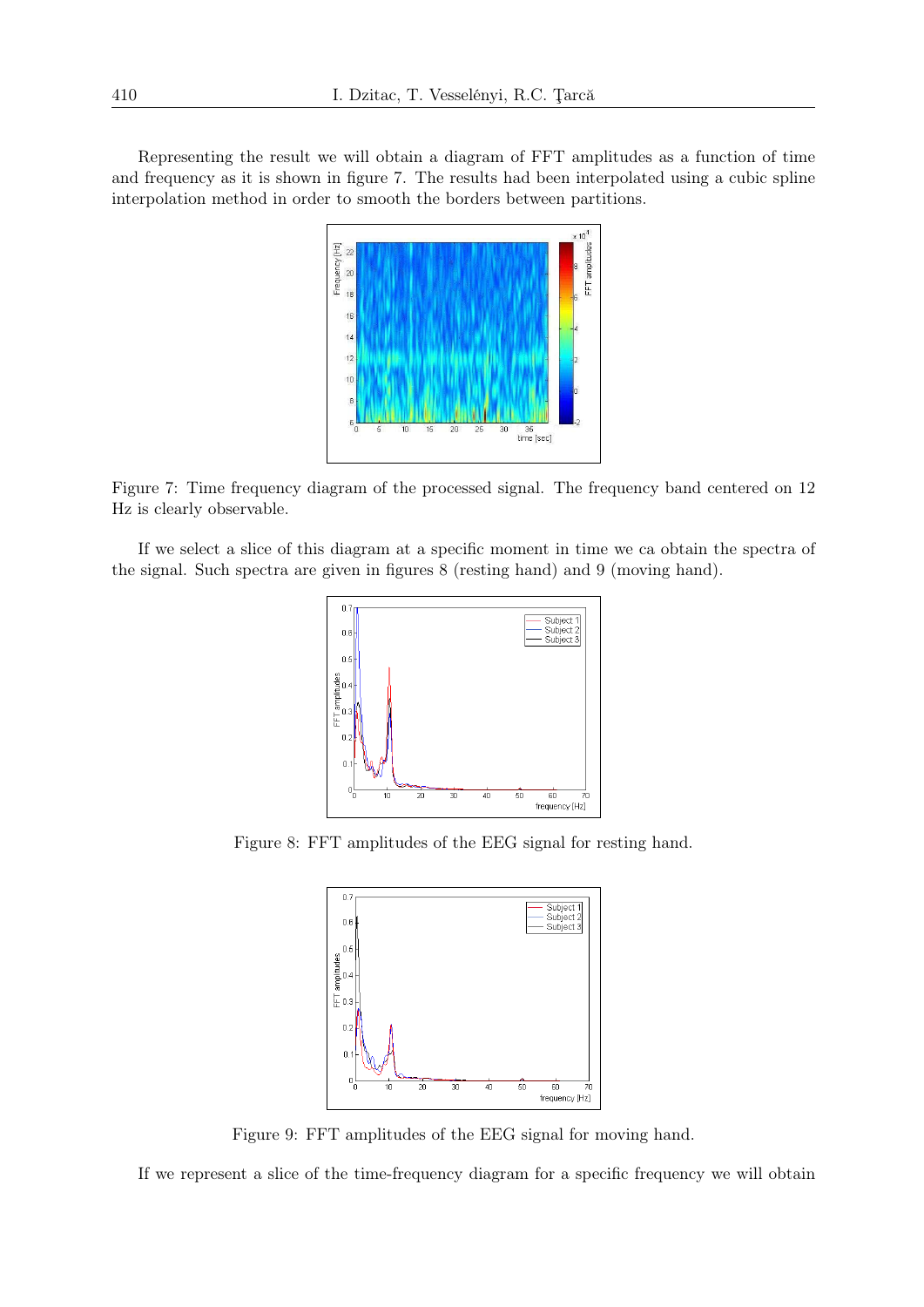the variation in time of FFT amplitude at that frequency. As ERD and ERS are occurring in a frequency band of 10-14 Hz choosing a center frequency of 12 Hz the resulting diagram is shown in figure 10 (black). On this diagram we had superimposed the switch on-off states (red). We can observe that the "ON" states (which are showing the real movement of the hand) mainly corresponds to the drop of signal amplitude of the chosen frequency. This should show the occurrence of ERD. Also there can be observed a rise of the curve corresponding with time intervals when the switch is not activated (the subject is relaxed). This should show the occurrence of ERS. In case of ERD the anticipation of the real movement, the fact that the amplitude is dropping earlier than the hand movement occurs shows that it happens due to motor imagery.



Figure 10: FFT amplitude versus time for the processed signal at the frequency of 12 Hz (black) and switch on-off states diagram (red).

As it can be seen in figure 10, and it had been observed in almost all of the studied cases, these characteristics can not be expressed with simple parameters (i.e. value of amplitude or the slope of the amplitude drop). Hence, in order to automatically detect ERD occurrence in FFT amplitude signals some fuzzy or neuro-fuzzy algorithms can be applied which may be capable of recognizing these kinds of amplitude drops. Fuzzy Logic is widely used in modelling and identification problems and in applications where data sets are obtained with a greater or smaller degree of uncertainty [43], [44], [45].

In the followings we will use an adaptive neuro-fuzzy inference system (ANFIS) to solve this issue. ANFIS is implemented in the Fuzzy Logic Toolbox of the MATLAB environment and uses a hybrid learning algorithm in order to identify parameters of Sugeno-type fuzzy inference systems [46]. It applies a combination of the least-squares method and the backpropagation gradient descent method for training membership function parameters to emulate the given training data set. The data sets obtained and processed, as it has been described, will be used for training and checking of the ANFIS system. After training, this system can be used to identify portions of the EEG signal which meet the ERD characteristics.

From the acquisitioned and processed data we had chosen 14 intervals which represents true ERD characteristics and which we will use to train, check and validate the fuzzy identification algorithm. In order to apply the algorithm the amplitudes must be normalized and the time intervals must be scaled so all the datasets representing ERD characteristics will have the same amplitude domain and the same number of samples. For normalization the datasets were divided with the maximum value of each dataset and for time scaling a linear interpolation algorithm had been used.

Two of the datasets were chosen as input data for training and checking. These datasets are shown in figure 11. Another dataset had been chosen as output dataset shown in figure 12.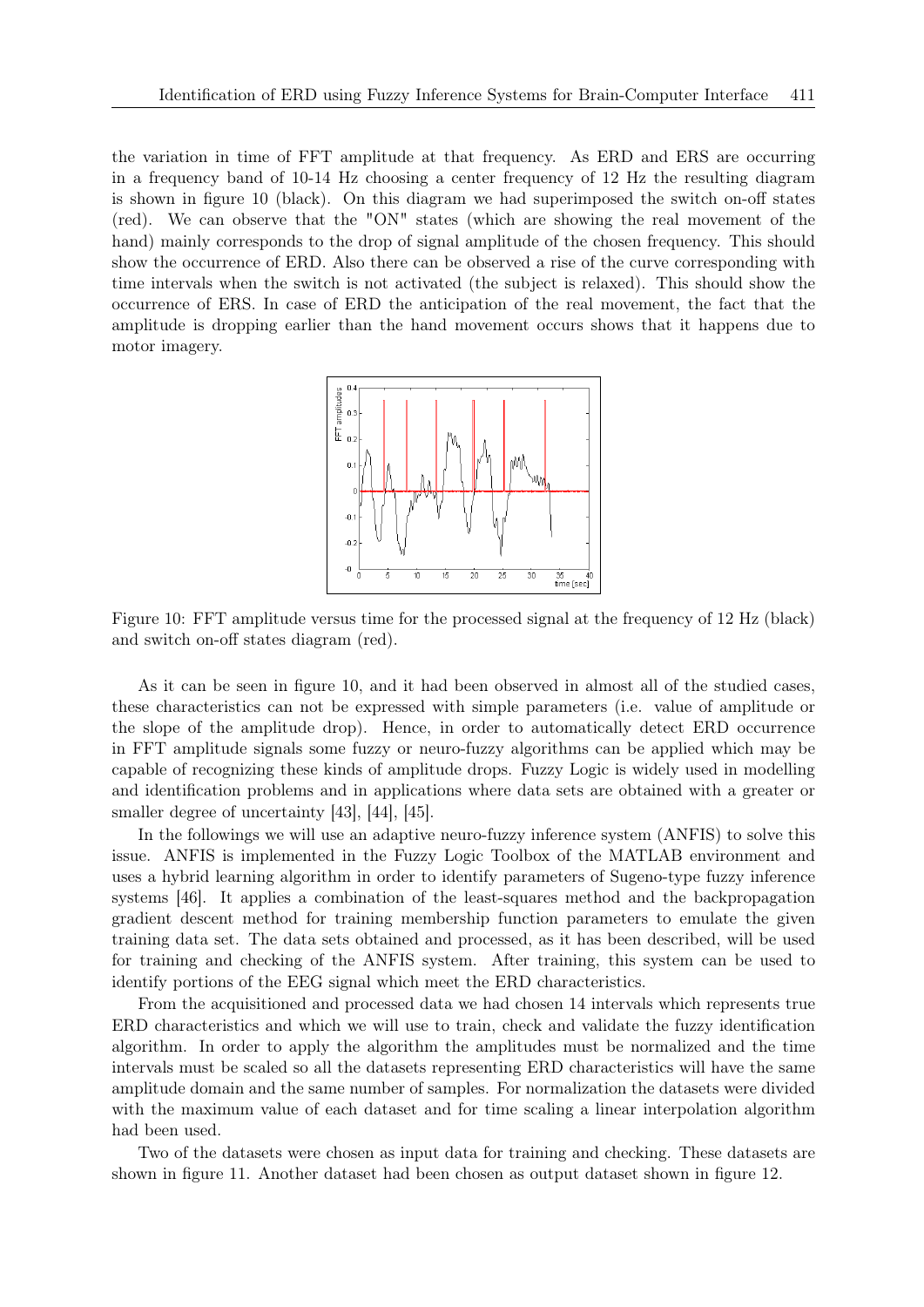

Figure 11: Normalized FFT amplitudes versus scaled time for two ERD characteristics; a. training input, b. checking input.



Figure 12: Normalized FFT amplitudes versus scaled time, output dataset.

In the training process the initial membership functions are modified to fit the training input - output dataset and in the checking process these membership functions are tuned in correspondence with the checking input-output datasets. The diagrams of the membership functions obtained after training are given in figure 13.a. and after tuning in figure 13.b.



Figure 13: Membership functions obtained after training (a.) and after tuning (b.).

The fuzzy inference system parameters are: number of nodes: 12; number of linear parameters: 4; number of nonlinear parameters: 6; number of fuzzy rules: 2.

Once the fuzzy inference system was trained and tuned we used 14 ERD characteristic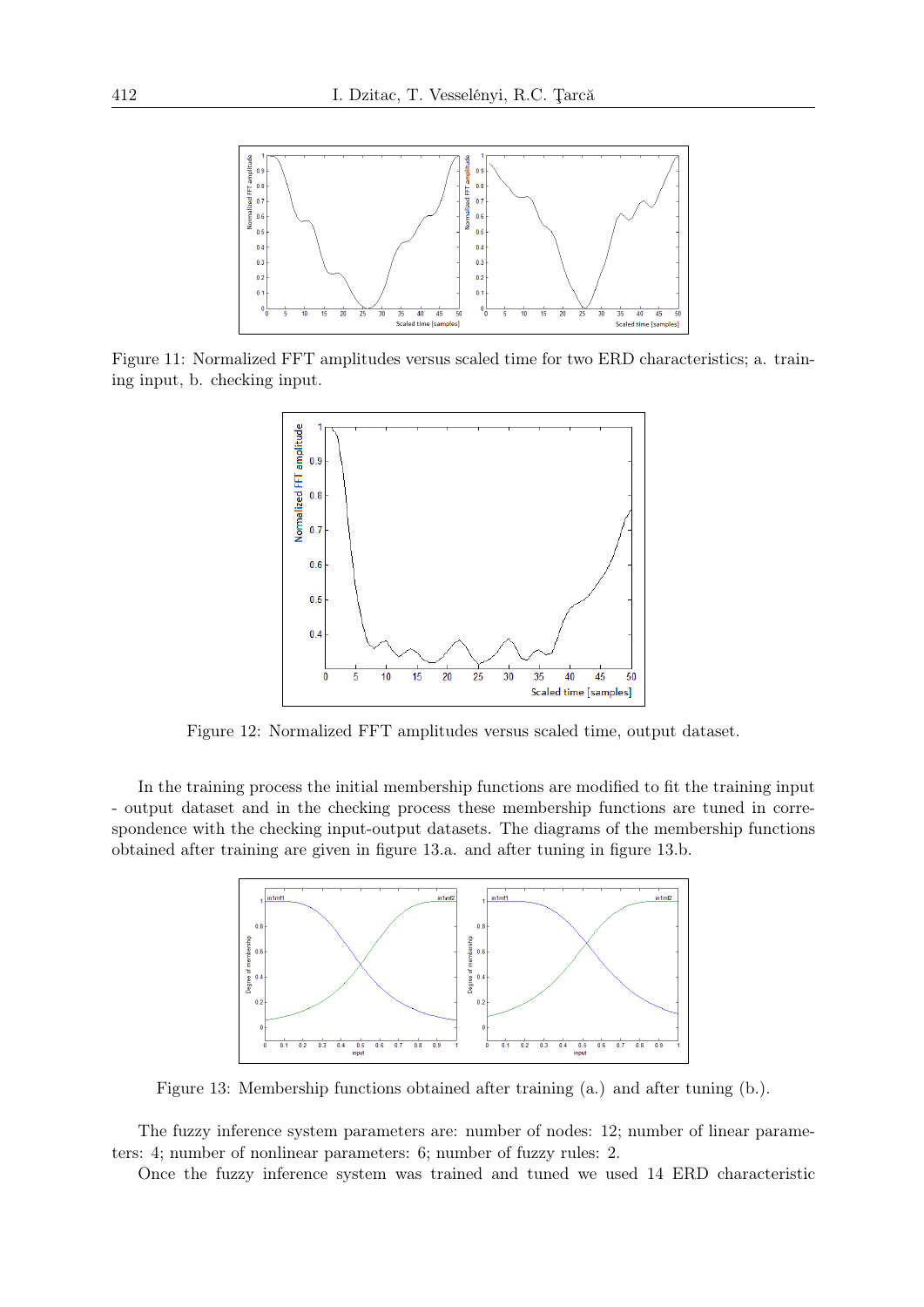datasets to verify their outputs (VO) compared to the results obtained for the dataset used as output in the training process (TO) which is used as reference. System output of the two different validation datasets are given as examples in diagrams of figure 14.



Figure 14: Validation and training system output data diagrams.

For each validation dataset the root mean square (RMS) values of the difference between VO and TO datasets were computed. These values are shown in the diagram in figure 15.



Figure 15: RMS values of difference between VO and TO for 14 validation datasets.

In order to identify if a dataset is a true ERD component or not the RMS values of difference between VO and TO can be used as a classifier. On the basis of RMS values span obtained for known true ERD components we can distinguish ERD components in real time acquired signals using simple or complex threshold techniques.

### 5 Conclusions and future works

In this work we described our experiments and the development of data processing for EEG signals, focusing on identification of ERD characteristics which can be used in brain - computer interfaces. The experiments showed that EEG signals had to be carefully acquired and processed in order to identify ERD components. Data acquisition equipment quality, careful selection of subjects and subject focus capacity are of major importance in achieving successful results. Data preparation had been done considering simple and time effective algorithms which can be used for real time processing of EEG signals.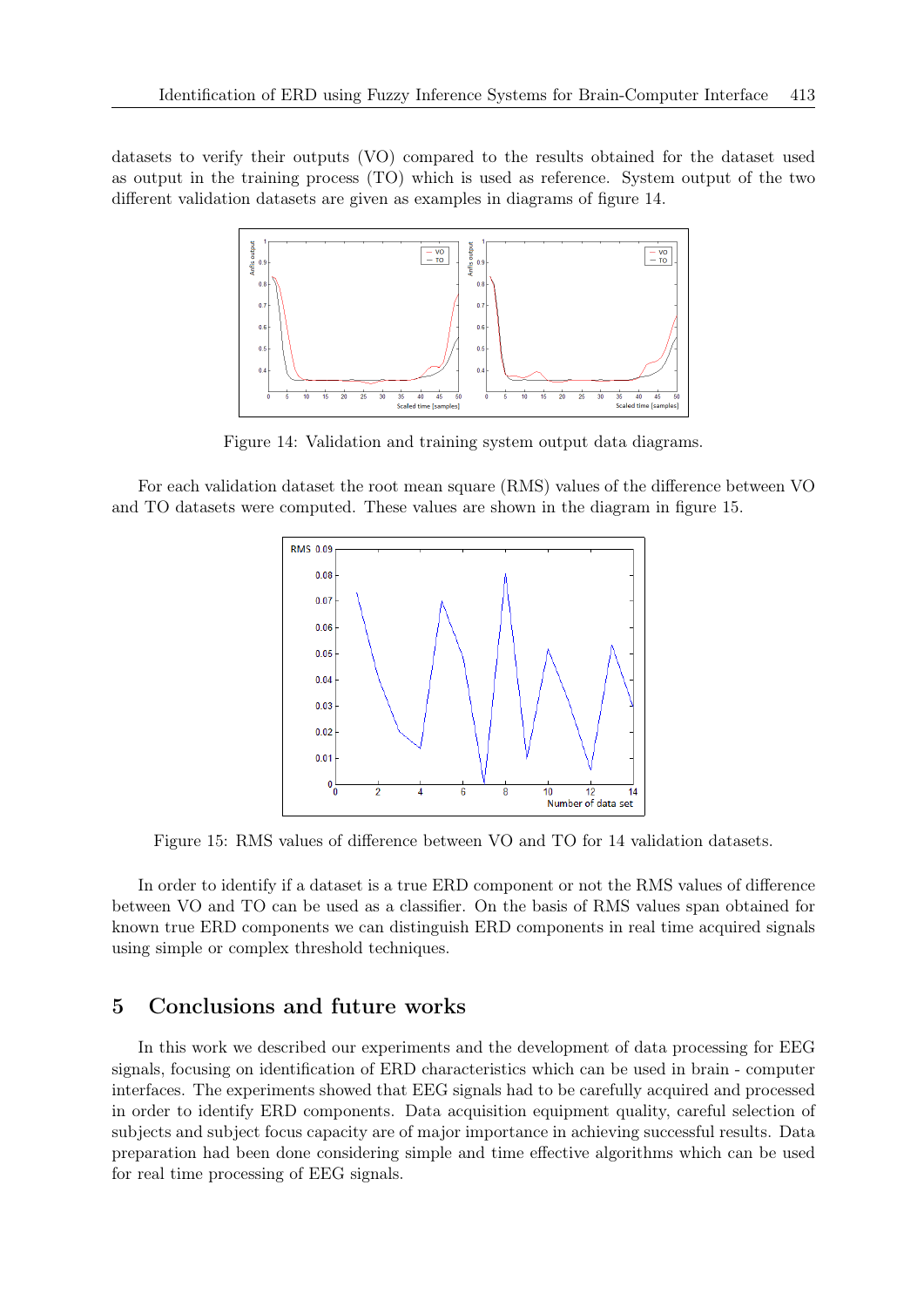Further studies must be made to validate the described fuzzy inference system on a larger number of datasets for both true and false ERD components in order to establish it's robustness. There is still in discussion whether to use output in the training process dataset as reference for ERD identification or to find another more appropriate reference. In a future work we will try to answer these questions.

### Acknowledgements

We thank our colleagues Simona Dzitac, Cristina Hora and Ioan Moga for her/his practical contributions in this research.

Also we thank the professors Hariton Costin and Horia-Nicolai Teodorescu for the positive and constructive comments and recommendations on our manuscript, which significantly contributed to improving the quality of this paper.

We are very honored to thank professor Lotfi A. Zadeh for his generous openness in collaborations with Romanian researchers and for his visits in Romanian cities Arad (2003: He was granted as Doctor Honoris Causa of Aurel Vlaicu University of Arad) and Oradea (2008: As Keynote Speaker in our conference ICCCC 2008 and Exploratory Workshop on Natural Language Computation- EWNLC 2008).

Dear professor Zadeh, celebrating the 90th birthday, we wish you a good health, long life, and new interesting achievements!

# Bibliography

- [1] Brendan Z. Allison, Dennis J. McFarland, Gerwin Schalk, Shi Dong Zheng, Melody Moore Jackson, Jonathan R. Wolpaw, Towards an independent brain-computer interface using steady state visual evoked potentials, *Clinical Neurophysiology*, 119(2): 399-408, 2008
- [2] Janis J Daly, Jonathan R., Wolpaw, Brain-computer interfaces in neurological rehabilitation, *The Lancet Neurology*, 7(11): 1032-1043, 2008
- [3] Carlo Menon, Cristina de Negueruela, José del R. Millán, Oliver Tonet, Federico Carpi, Michael Broschart, Pierre Ferrez, et. all, Prospects of brain-machine interfaces for space system control, *Acta Astronautica*, 64(4): 448-456, 2009
- [4] Elisabeth V.C. Friedrich, Dennis J. McFarlanda, Christa Neuperb, Theresa M. Vaughan, Peter Brunner, Jonathan R. Wolpaw, A scanning protocol for a sensorimotor rhythm-based brain-computer interface, *Biological Psychology*, pp. 80(2): 169-175, 2009
- [5] Marcel van Gerven, Ole Jensen, Attention modulations of posterior alpha as a control signal for two-dimensional brain-computer interfaces, *Journal of Neuroscience Methods*, 179(1): 78- 84
- [6] Lucia Rita Quitadamo, Maria Grazia Marciani, Gian Carlo Cardarilli, Luigi Bianchi, Describing Different Brain Computer Interface Systems Through a Unique Model: A UML Implementation, *Neuroinform*, 6: 81-96, 2008, DOI 10.1007/s12021-008-9015-0
- [7] I.H. Iversen, N. Ghanayim, A. Kübler, N. Neumann, N. Birbaumer, J. Kaiser, A braincomputer interface tool to assess cognitive functions in completely paralyzed patients with amyotrophic lateral sclerosis, *Clinical Neurophysiology*, 119(10): 2214-2223, 2008
- [8] G. Pfurtscheller, T. Solis-Escalante, Could the beta rebound in the EEG be suitable to realize a "brain switch"? , *Clinical Neurophysiology*, 120(11): 24-29, 2008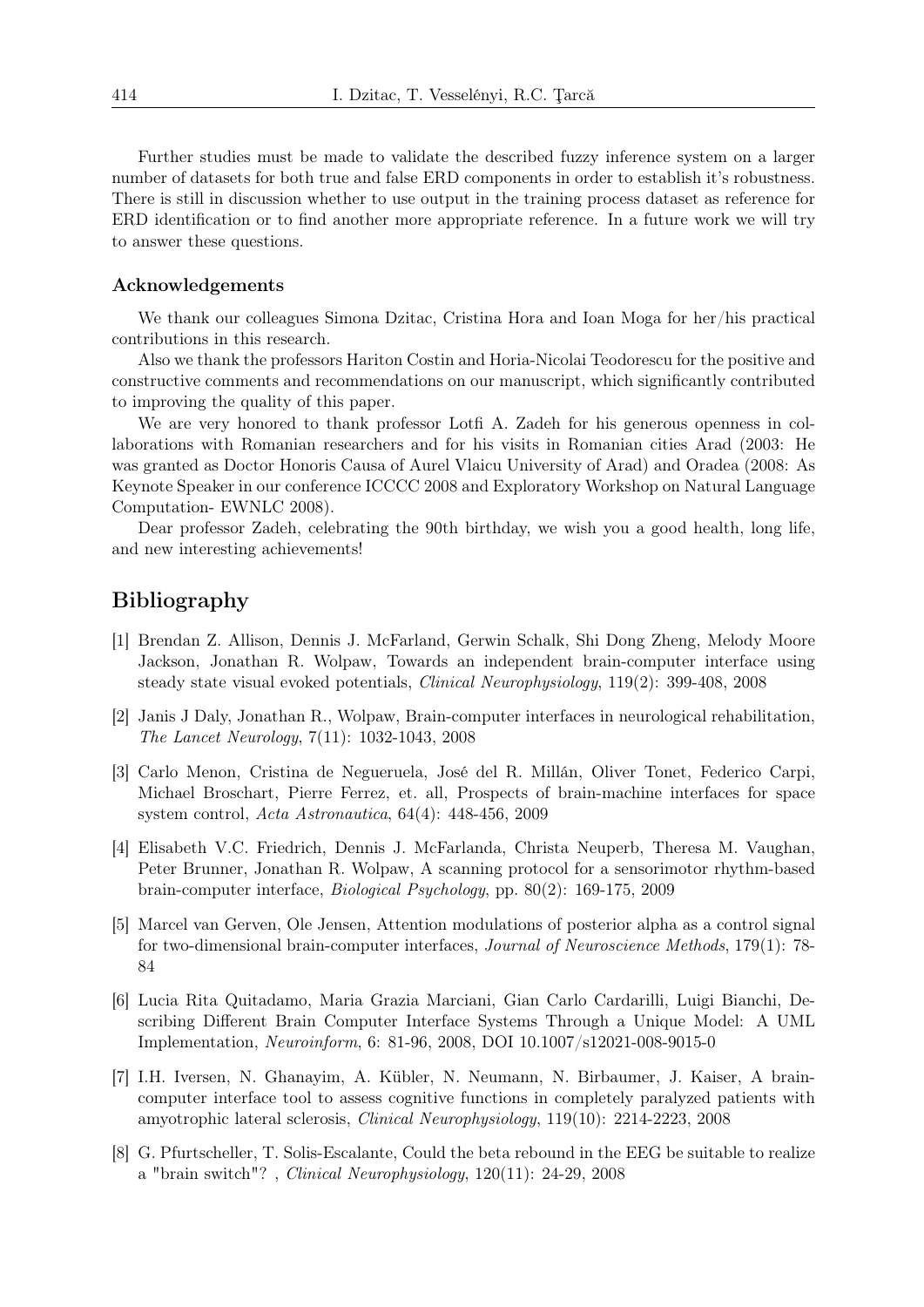- [9] Marios G. Philiastides, Paul Sajda, EEG-Informed fMRI Reveals Spatiotemporal Characteristics of Perceptual Decision Making, *The Journal of Neuroscience*, 27(48):13082-13091, 2007
- [10] A. Vuckovic, F. Sepulveda, Quantification and visualisation of differences between two motor tasks based on energy density maps for brain-computer interface applications, *Clinical Neurophysiology*, 119(2): 446-458, 2008
- [11] Oliver Tonet, Martina Marinelli, Luca Citi, Paolo Maria Rossini, Luca Rossini, Giuseppe Megali, et. all, Defining brain -machine interface applications by matching interface performance with device requirements, *Journal of Neuroscience Methods, Brain-Computer Interfaces (BCIs)*, 167(1): 91-104, 2008
- [12] Hyun K. Kim, Shinsuk Park, Mandayam A. Srinivasan, Developments in brain-machine interfaces from the perspective of robotics, *Human Movement Science*, 28(2): 191-203, 2009
- [13] Febo Cincotti, Donatella Mattia, Fabio Aloise, Simona Bufalari, Gerwin Schalk, Giuseppe Oriolo, et. all, Non-invasive brain-computer interface system: Towards its application as assistive technology, Brain Research Bulletin, Special Issue: *Robotics and Neuroscience*, 775(6): 796-803, 2008
- [14] F. Galán, M. Nuttin, E. Lew, P.W. Ferrez, G. Vanacker, J. Philips, J. del R. Millán, A brain-actuated wheelchair: Asynchronous and non-invasive Brain-computer interfaces for continuous control of robots, *Clinical Neurophysiology*, 119(9): 2159-2169, 2008
- [15] Chia-Lin Chang, Zhanpeng Jin, Hou-Cheng Chang, Allen C. Cheng, From neuromuscular activation to end-point locomotion: An artificial neural network-based technique for neural prostheses, *Journal of Biomechanics*, 42(8): 982-988, 2009
- [16] Febo Cincotti, Donatella Mattia, Fabio Aloise, Simona Bufalari, Laura Astolfi, Fabrizio De Vico Fallani, et. all, High-resolution EEG techniques for brain-computer interface applications, *Journal of Neuroscience Methods, Brain-Computer Interfaces (BCIs)*, 167(1): 31-42, 2008
- [17] Valerie Morash, Ou Bai, Stephen Furlani, Peter Lina, Mark Halletta, Classifying EEG signals preceding right hand, left hand, tongue, and right foot movements and motor imageries, *Clinical Neurophysiology*, 119(11): 2570-2578, 2008
- [18] Vadim V. Nikulin, Friederike U. Hohlefeld, Arthur M. Jacobs, Gabriel Curio, Quasimovements: A novel motor-cognitive phenomenon, *Neuropsychologia*, 46(2): 727-742, 2008
- [19] Farhad Faradji, Rabab K. Ward, Gary E. Birch, Plausibility Assessment of a 2-State Self-Paced Mental Task-Based BCI Using the No-Control Performance Analysis, *Journal of Neuroscience Methods*, 180(2): 330-339, 2009
- [20] Daniel Pérez-Marcos, Jens-Uwe Knote, Reinhard Both, Galina Ivanova, Quantification of cognitive-induced brain activity: An efficient method for online applications, *Computers in Biology and Medicine*, 38(11-12): 1194-1202, 2008
- [21] Seong-eun Ro, Joon Hwan Choi, Taejeong Kim, A new action potential classifier using 3- Gaussian model fitting, Advances in Neural Information Processing (ICONIP 2006) / Brazilian Symposium on Neural Networks (SBRN 2006), *Neurocomputing*, 71(16-18): 3631-3634, 2008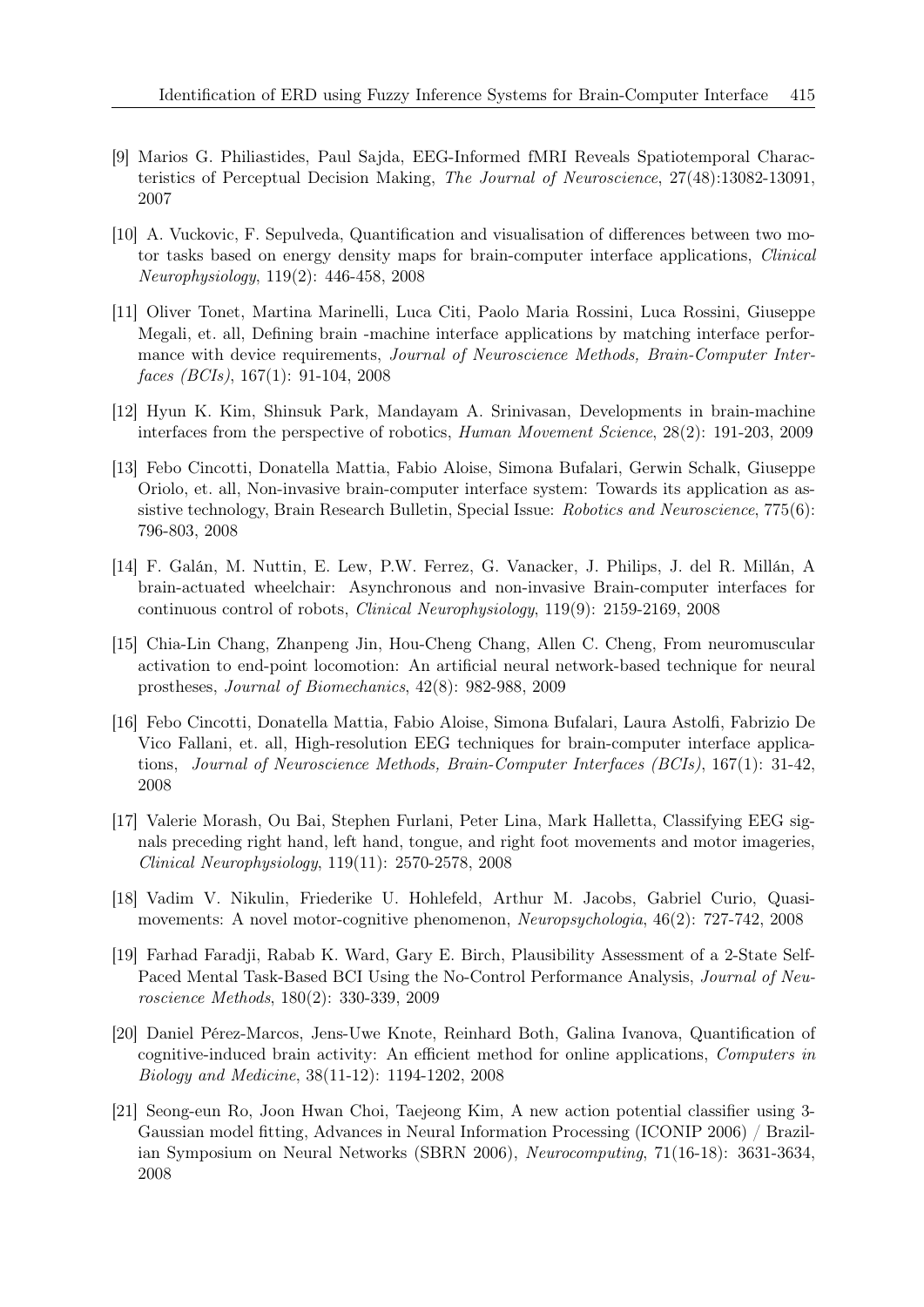- [22] Mingjun Zhong, Fabien Lotte, Mark Girolami, Anatole Lécuyer, Classifying EEG for brain computer interfaces using Gaussian processes, *Pattern Recognition Letters*, 29(3):354-359, 2008
- [23] Jo-Anne Ting, Aaron D'Souza, Kenji Yamamoto, Toshinori Yoshioka, Donna Hoffman, Shinji Kakeif, et. all, Variational Bayesian least squares: An application to brain -machine interface data, *Neural Networks*, 21(8): 1112-1131, 2008
- [24] Tonio Balla, Evariste Demandt, Isabella Mutschler, Eva Neitzel, Carsten Mehring, Klaus Vogt, et. all, Movement related activity in the high gamma range of the human EEG, *NeuroImage*, 41(2): 302-310, 2008
- [25] Shang-Ming Zhou, John Q. Gan, Francisco Sepulveda, Classifying mental tasks based on features of higher-order statistics from EEG signals in brain-computer interface, *Information Sciences*, 178(6): 1629-1640, 2008
- [26] F. Darvas, J.G. Ojemann, L.B. Sorensen, Bi-phase locking a tool for probing non-linear interaction in the human brain, *NeuroImage*, 46(1): 123-132, 2009
- [27] Wei-Yen Hsu, Yung-Nien Sun, EEG-based motor imagery analysis using weighted wavelet transform features, *Journal of Neuroscience Methods*, 175(2): 310-318, 2009
- [28] Wu Ting, Yan Guo-zheng, Yang Bang-hua, Sun Hong, EEG feature extraction based on wavelet packet decomposition for brain computer interface, *Measurement*, 41(6): 618-62, 2008
- [29] Dean Cvetkovic, Elif Derya Übeyli, Irena Cosic, Wavelet transform feature extraction from human PPG, ECG, and EEG signal responses to ELF PEMF exposures: A pilot study, *Digital Signal Processing*, 18(5): 861-874, 2008
- [30] Vahid Abootalebi, Mohammad Hassan Moradib, Mohammad Ali Khalilzadeh, A new approach for EEG feature extraction in P300-based lie detection, *Computer Methods and Programs in Biomedicine*, 94(1): 48-57, 2009
- [31] R. Murat Demirer, Mehmet Sirac Ozerdem, Coskun Bayrak, Classification of imaginary movements in ECoG with a hybrid approach based on multi-dimensional Hilbert-SVM solution, *Journal of Neuroscience Methods*, 178(1): 214-218, 2009
- [32] W. A. Chaovalitwongse, P. M. Pardalos, On the time series support vector machine using dynamic time warping kernel for brain activity classification, *Cybernetics and Systems Analysis*, 44(1): 125-138, 2008
- [33] Andreas Trřllund Boy, Ulrik Qvist Kristiansen, Martin Billinger, Omar Feix do Nascimento, Dario Farina , Identification of movement-related cortical potentials with optimized spatial filtering and principal component analysis, *Biomedical Signal Processing and Control*, 3(4): 300-304, 2008
- [34] Gholamreza Salimi-Khorshidi, Ali Motie Nasrabadi, Mohammadreza Hashemi Golpayegani, Fusion of classic P300 detection methods' inferences in a framework of fuzzy labels, *Artificial Intelligence in Medicine*, 44(3): 247-259, 2008
- [35] Vito Logar, Igor Škrjanc, Aleš Belič, Simon Brežan, Blaž Koritnik, Janez Zidar, Identification of the phase code in an EEG during gripping-force tasks: A possible alternative approach to the development of the brain-computer interfaces, *Artificial Intelligence in Medicine*, 44(1): 41-49, 2008